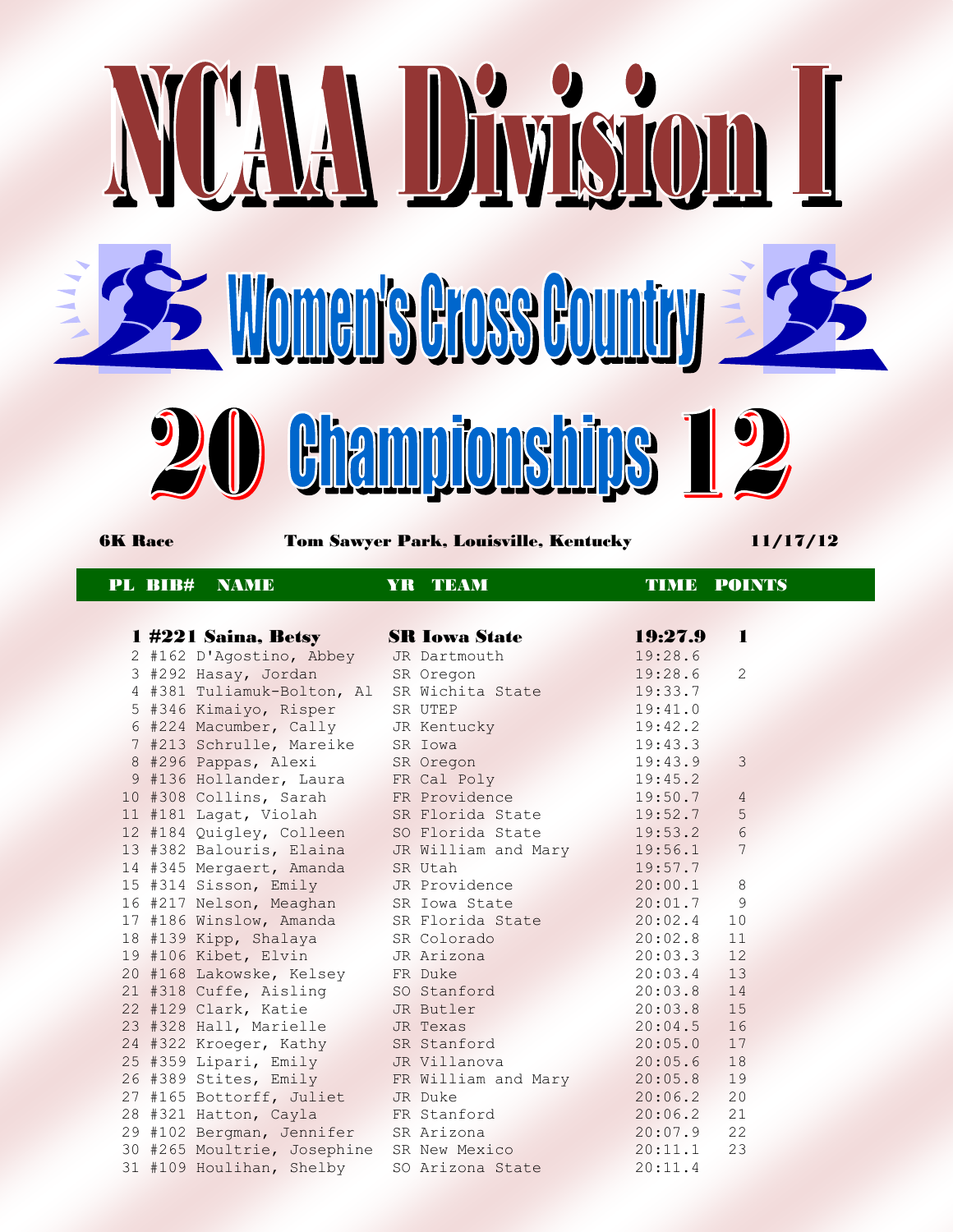|  | 32 #376 Henry, Amber        | JR Weber State               | 20:11.6 | 24 |
|--|-----------------------------|------------------------------|---------|----|
|  | 33 #363 White, Catherine    | SR Virginia                  | 20:11.8 |    |
|  | 34 #161 Sorna, Rachel       | JR Cornell                   | 20:12.0 | 25 |
|  | 35 #312 Nagel, Laura        | JR Providence                | 20:12.5 | 26 |
|  | 36 #157 Kellner, Katie      | SR Cornell                   | 20:12.8 | 27 |
|  | 37 #225 Oswald, Chelsea     | SR Kentucky                  | 20:13.0 |    |
|  | 38 #281 Accurso, Julie      | JR Ohio U.                   | 20:14.5 |    |
|  | 39 #291 Conlon, Katie       | SR Oregon                    | 20:15.0 | 28 |
|  | 40 #271 Farber, Lianne      | SO North Carolina            | 20:18.0 |    |
|  | 41 #286 Juodeskaite, Monika | SO Oklahoma State            | 20:18.2 | 29 |
|  | 42 #147 Crevoiserat, Lindsa | SO Connecticut               | 20:18.7 | 30 |
|  | 43 #325 Tonn, Jessica       | JR Stanford                  | 20:18.9 | 31 |
|  | 44 #298 Woodward, Allie     |                              | 20:19.5 | 32 |
|  |                             | FR Oregon<br>SO Kansas State |         |    |
|  | 45 #223 Galvan, Laura       |                              | 20:19.8 |    |
|  | 46 #272 Kanuho, Rochelle    | SR Northern Arizona          | 20:20.4 |    |
|  | 47 #303 Perri, Tori         | JR Penn State                | 20:21.4 | 33 |
|  | 48 #368 Goethals, Megan     | JR Washington                | 20:21.7 | 34 |
|  | 49 #337 Belair, Kaylin      | SR Toledo                    | 20:22.3 | 35 |
|  | 50 #290 Piliusina, Natalja  | JR Oklahoma State            | 20:23.2 | 36 |
|  | 51 #259 Arter, Charlotte    | JR New Mexico                | 20:23.8 | 37 |
|  | 52 #237 Smith, Jillian      | SR Michigan                  | 20:24.0 | 38 |
|  | 53 #240 Kroll, Sara         | JR Michigan State            | 20:24.2 | 39 |
|  | 54 #176 Ngetich, Florence   | SR Florida                   | 20:24.6 | 40 |
|  | 55 #110 Heymsfield, Grace   | SO Arkansas                  | 20:25.5 | 41 |
|  | 56 #230 Addison, Rebecca    | SR Michigan                  | 20:26.3 | 42 |
|  | 57 #282 Engel, Jessica      | SR Oklahoma                  | 20:26.4 |    |
|  | 58 #335 Sutherland, Sara    | JR Texas                     | 20:26.8 | 43 |
|  | 59 #270 Schultz, Courtney   | SR New Mexico St.            | 20:28.2 |    |
|  | 60 #309 Greany, Shelby      | SR Providence                | 20:28.3 | 44 |
|  | 61 #231 Eccleston, Amanda   | SR Michigan                  | 20:28.6 | 45 |
|  | 62 #254 Breathitt, Katie    | SR Mississippi               | 20:28.8 |    |
|  | 63 #327 Pagano, Sarah       | SR Syracuse                  | 20:29.3 |    |
|  | 64 #187 Chambers, Madeline  | SO Georgetown                | 20:29.4 | 46 |
|  | 65 #391 Beutler, Ashely     | SR Wisconsin                 | 20:30.1 |    |
|  | 66 #152 Sara, Lauren        | JR Connecticut               | 20:30.3 | 47 |
|  | 67 #266 Oeding, Lacey       | SR New Mexico                | 20:30.3 | 48 |
|  | 68 #294 Leblanc, Annie      | FR Oregon                    | 20:31.5 | 49 |
|  | 69 #122 King, Jillian       | SR Boston College            | 20:32.7 | 50 |
|  | 70 #137 Santisteban, Kelsey | SO California                | 20:34.5 |    |
|  | 71 #306 Simko, Rebekka      | JR Penn State                | 20:35.3 | 51 |
|  | 72 #188 Coogan, Katrina     | SO Georgetown                | 20:35.5 | 52 |
|  | 73 #148 Lasnicki, Allison   | JR Connecticut               | 20:36.2 | 53 |
|  | 74 #366 Flanagan, Lindsay   |                              |         |    |
|  | 75 #232 Handler, Brook      | SR Washington                | 20:36.3 | 54 |
|  |                             | SO Michigan                  | 20:36.7 | 55 |
|  | 76 #380 Brault, Sarah-Anne  | SR West Virginia             | 20:36.8 |    |
|  | 77 #104 Corbin, Nicci       | SO Arizona                   | 20:37.5 | 56 |
|  | 78 #252 Kayfes, Molly       | SO Minnesota                 | 20:37.6 | 57 |
|  | 79 #373 Callister, Sarah    | SR Weber State               | 20:38.3 | 58 |
|  | 80 #304 Ridder, Brooklyne   | SR Penn State                | 20:38.9 | 59 |
|  | 81 #164 Baskir, Carolyn     | SO Duke                      | 20:38.9 | 60 |
|  | 82 #185 Tyerman, Kayleigh   | SR Florida State             | 20:39.7 | 61 |
|  | 83 #336 Kemboi, Agnes       | SR Texas Christian           | 20:39.8 |    |
|  | 84 #222 Pierre, Joane       | SR Jacksonville              | 20:39.8 |    |
|  | 85 #126 Westphal, Liv       | SO Boston College            | 20:40.1 | 62 |
|  | 86 #390 Anzalone, Gabi      | SO Wisconsin                 | 20:40.3 |    |
|  | 87 #348 Findley, Kristen    | SR Vanderbilt                | 20:40.7 | 63 |
|  | 88 #307 Feldman, Greta      | SR Princeton                 | 20:42.5 |    |
|  | 89 #367 Flood, Katie        | JR Washington                | 20:43.0 | 64 |
|  | 90 #369 Johnson, Justine    | JR Washington                | 20:43.0 | 65 |
|  | 91 #316 D'Alessio, Lauren   | SR Samford                   | 20:44.4 |    |
|  | 92 #198 Hamilton, Carly     | SO Georgia                   | 20:44.5 | 66 |
|  | 93 #227 Klugh, Jennifer     | SR Liberty                   | 20:44.7 |    |
|  | 94 #233 Hilton, Lindsey     | SR Michigan                  | 20:46.3 | 67 |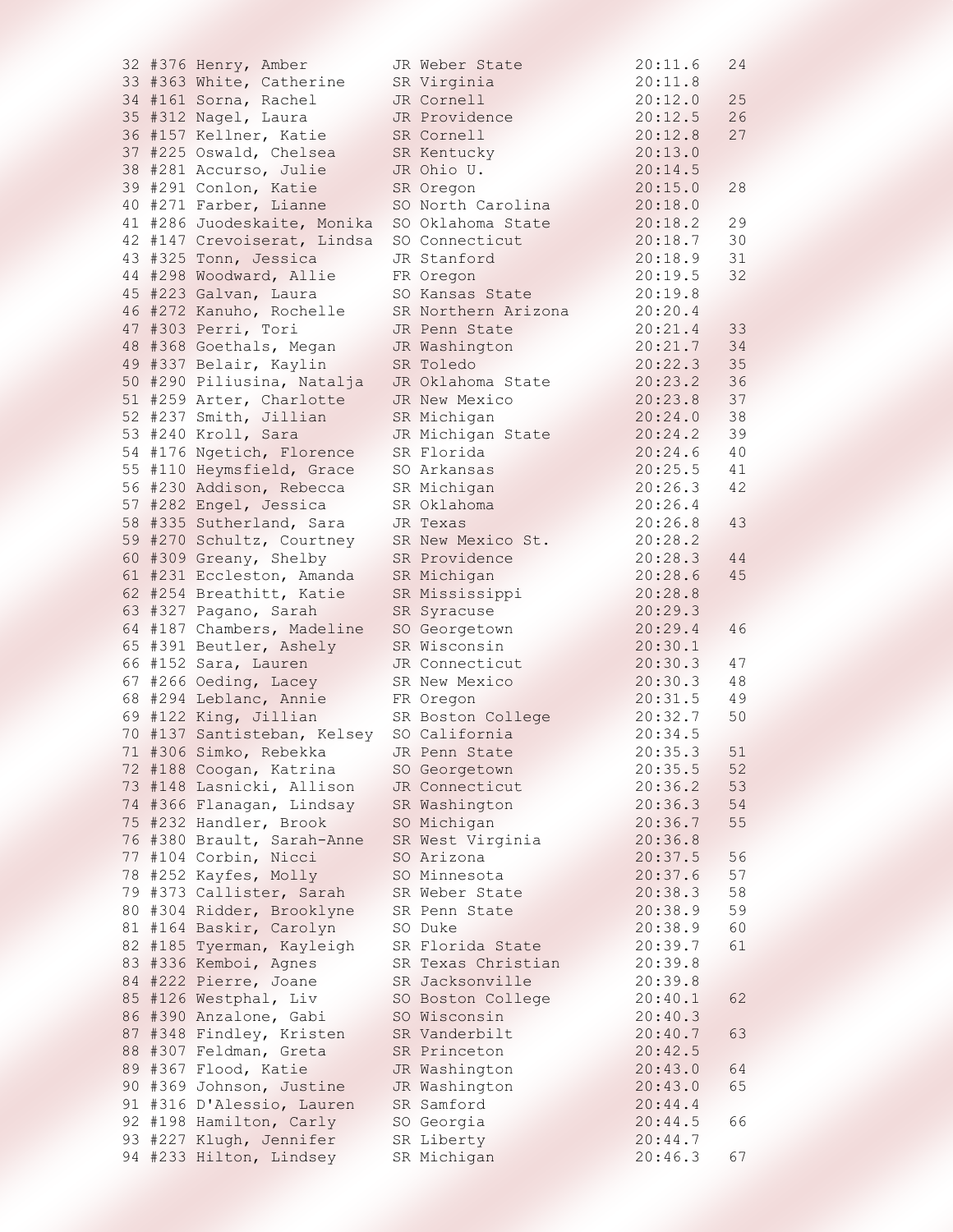|  | 95 #355 Akande, Nicky        | JR Villanova         | 20:46.5 | 68  |
|--|------------------------------|----------------------|---------|-----|
|  | 96 #280 Tracy, Rebecca       | SR Notre Dame        | 20:47.2 | 69  |
|  | 97 #276 Gonzales, Gabby      | SO Notre Dame        | 20:47.3 | 70  |
|  | 98 #273 Aragon, Alexa        | JR Notre Dame        | 20:47.9 | 71  |
|  | 99 #115 Schlapfer, Andrina   | FR Arkansas          | 20:47.9 | 72  |
|  | 100 #274 Curran, Kelly       | JR Notre Dame        | 20:48.0 | 73  |
|  | 101 #179 Strausa, Agata      | JR Florida           | 20:48.6 | 74  |
|  | 102 #342 Timmons, Priscilla  | SO Toledo            | 20:49.9 | 75  |
|  | 103 #101 Apgar, Elizabeth    | SR Arizona           | 20:49.9 | 76  |
|  | 104 #228 Valgoi, Gina        | SR Loyola (Ill.)     | 20:50.3 |     |
|  | 105 #297 Penney, Sarah       | SR Oregon            | 20:50.7 | 77  |
|  | 106 #379 Thornley, Taylor    | SR Weber State       | 20:50.9 | 78  |
|  | 107 #249 Docherty, Laura     | JR Minnesota         | 20:51.1 | 79  |
|  | 108 #214 Bluske, Samantha    | JR Iowa State        | 20:51.2 | 80  |
|  | 109 #150 McNiff, Shauna      | SR Connecticut       | 20:51.3 | 81  |
|  | 110 #357 Cook, Summer        | JR Villanova         | 20:51.7 | 82  |
|  | 111 #163 Ahn, Suejin         | SR Duke              | 20:52.3 | 83  |
|  |                              |                      | 20:52.5 |     |
|  | 112 #256 Maguire, Keely      | SR New Hampshire     |         |     |
|  | 113 #243 Otwell, Julia       | JR Michigan State    | 20:52.7 | 84  |
|  | 114 #111 Johnston, Paige     | SO Arkansas          | 20:52.8 | 85  |
|  | 115 #317 Alenbratt, Mary     | SR SMU               | 20:52.9 |     |
|  | 116 #255 Beveridge, Annie-No | SO Navy              | 20:53.3 |     |
|  | 117 #134 Olson, Mara         | SO Butler            | 20:53.6 | 86  |
|  | 118 #206 Hanley, Viviana     | SO Harvard           | 20:53.8 | 87  |
|  | 119 #235 Osika, Shannon      | FR Michigan          | 20:53.9 | 88  |
|  | 120 #119 Dahlberg, Bridget   | SR Boston College    | 20:54.6 | 89  |
|  | 121 #190 Kasper, Kirsten     | SR Georgetown        | 20:55.1 | 90  |
|  | 122 #242 O'Connor, Leah      | SO Michigan State    | 20:55.5 | 91  |
|  | 123 #158 McMahon, Devin      | JR Cornell           | 20:56.1 | 92  |
|  | 124 #118 Aubert, Kristina    | SO Arkansas State    | 20:56.4 |     |
|  | 125 #153 Zrinyi, Julia       | FR Connecticut       | 20:56.8 | 93  |
|  | 126 #192 Nadel, Samantha     | FR Georgetown        | 20:58.0 | 94  |
|  | 127 #171 Cooper, Callie      | SR Florida           | 20:59.0 | 95  |
|  | 128 #247 Bollig, Maggie      | JR Minnesota         | 20:59.4 | 96  |
|  | 129 #108 Russell, Amanda     | JR Arizona           | 20:59.7 | 97  |
|  | 130 #127 Connelly, Margaret  | JR Brown             | 20:59.8 |     |
|  | 131 #241 McFarlane, Rachel   | SR Michigan State    | 21:00.2 | 98  |
|  | 132 #189 Jones, Emily        | SR Georgetown        | 21:01.3 | 99  |
|  | 133 #123 Mueller, Morgan     | JR Boston College    | 21:01.4 | 100 |
|  | 134 #313 Roecker, Samantha   | SR Providence        | 21:01.5 | 101 |
|  | 135 #269 Winnegar, Shawna    | SR New Mexico        | 21:01.6 | 102 |
|  | 136 #144 Verdon, Carrie      | FR Colorado          | 21:02.0 | 103 |
|  | 137 #347 Anderson, Liz       | JR Vanderbilt        | 21:02.3 | 104 |
|  | 138 #194 Schneider, Rachel   | JR Georgetown        | 21:02.7 | 105 |
|  | 139 #215 Moen, Katy          | SO Iowa State        | 21:02.9 | 106 |
|  | 140 #160 Shearer, Emily      | JR Cornell           | 21:03.4 | 107 |
|  | 141 #350 Jumper, Hannah      | FR Vanderbilt        | 21:03.5 | 108 |
|  | 142 #116 Tesfaye, Semehar    | SR Arkansas          | 21:03.5 | 109 |
|  | 143 #238 Clark, Lindsay      | FR Michigan State    | 21:03.6 | 110 |
|  | 144 #278 Rydberg, Jessica    | SR Notre Dame        | 21:04.3 | 111 |
|  | 145 #212 Duerksen, Kelsey    | SR Indiana           | 21:04.4 |     |
|  | 146 #207 Kelly, Morgan       | JR Harvard           | 21:04.5 | 112 |
|  | 147 #202 VanGorder, Morgan   | SR Georgia           | 21:04.6 | 113 |
|  | 148 #226 McGlinchey, Meghan  | SR La Salle          | 21:04.7 |     |
|  | 149 #191 Maag, Annamarie     | SO Georgetown        | 21:05.0 | 114 |
|  |                              | SR Stanford          |         | 115 |
|  | 150 #319 Fedronic, Justine   |                      | 21:05.5 |     |
|  | 151 #142 Stolting, Jana      | JR Colorado          | 21:05.6 | 116 |
|  | 152 #371 Miller, Liberty     | JR Washington        | 21:07.0 | 117 |
|  | 153 #334 Siebert, Megan      | JR Texas             | 21:07.9 | 118 |
|  | 154 #245 Sydow, Olivia       | SR Michigan State    | 21:08.9 | 119 |
|  | 155 #180 Dunn, Jennifer      | SR Florida State     | 21:09.3 | 120 |
|  | 156 #300 Bower, Natalie      | SR Penn State        | 21:09.7 | 121 |
|  | 157 #326 Smith, Lauren       | SR Stephen F. Austin | 21:10.3 |     |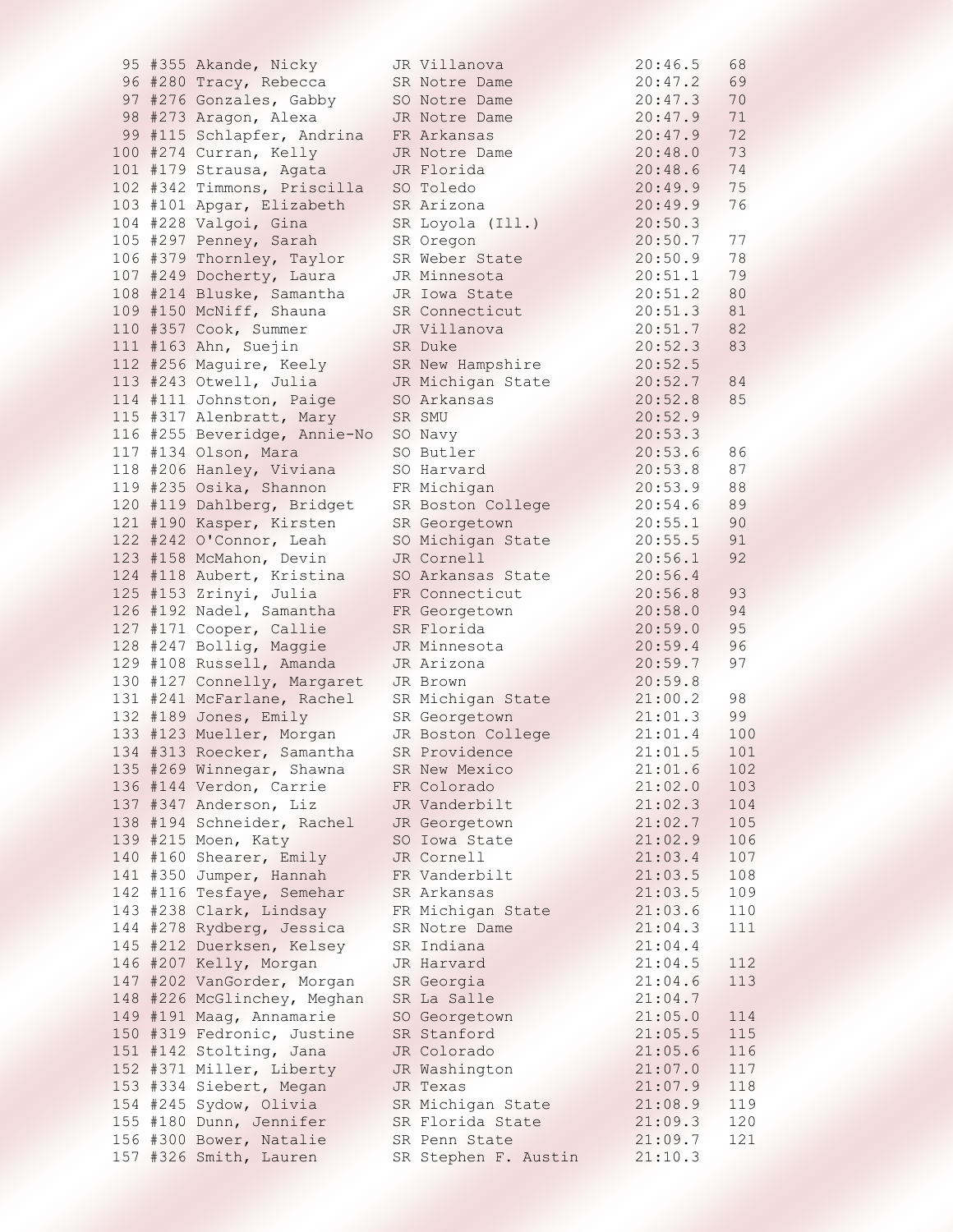|  | 158 #344 Weiler, Liz         | SO Toledo           | 21:10.4 | 122 |
|--|------------------------------|---------------------|---------|-----|
|  | 159 #305 Rodden, Katie       | SO Penn State       | 21:10.6 | 123 |
|  | 160 #170 Morgan, Madeline    | SR Duke             | 21:10.6 | 124 |
|  | 161 #320 Foster, Julia       | SO Stanford         | 21:11.9 | 125 |
|  | 162 #295 Leonardi, Abbey     | FR Oregon           | 21:12.2 | 126 |
|  | 163 #253 Moraczewski, Katie  | JR Minnesota        | 21:13.2 | 127 |
|  | 164 #377 Hintze, Laken       | SR Weber State      | 21:13.4 | 128 |
|  | 165 #195 Boozer, Leslie      | SR Georgia          | 21:13.5 | 129 |
|  | 166 #203 Showalter, Katharin | SR Georgia State    | 21:13.8 |     |
|  | 167 #315 Thek, Grace         | JR Providence       | 21:14.8 | 130 |
|  | 168 #257 Ainsworth, Imogen   | SR New Mexico       | 21:14.9 | 131 |
|  | 169 #234 Manett, Taylor      | FR Michigan         | 21:15.2 | 132 |
|  | 170 #387 Schick, Clarissa    | JR William and Mary | 21:16.0 | 133 |
|  | 171 #156 Kellner, Caroline   | FR Cornell          | 21:16.1 | 134 |
|  | 172 #210 Reese, Emily        | JR Harvard          | 21:16.3 | 135 |
|  | 173 #360 Schappert, Stephani | SO Villanova        | 21:19.2 | 136 |
|  | 174 #145 Viger, Rachel       | SO Colorado         | 21:19.2 | 137 |
|  | 175 #261 Follett, Kirsten    | SO New Mexico       | 21:19.8 | 138 |
|  | 176 #173 Hayes, Shelby       | JR Florida          | 21:20.9 | 139 |
|  | 177 #372 Blackford, Kayla    | JR Weber State      | 21:21.3 | 140 |
|  | 178 #248 Decker, Ashlie      | JR Minnesota        | 21:21.3 | 141 |
|  | 179 #117 Wood, Keri          | JR Arkansas         | 21:21.6 | 142 |
|  | 180 #299 Anderson, Leigha    | SO Penn State       | 21:21.8 | 143 |
|  | 181 #229 Shea, Sheree        | SR Loyola Marymount | 21:23.2 |     |
|  | 182 #159 Rosettie, Kate      | SR Cornell          | 21:24.0 | 144 |
|  | 183 #154 Hartung, Genna      | SR Cornell          | 21:24.8 | 145 |
|  | 184 #239 Drenth, Emma        | FR Michigan State   | 21:25.2 | 146 |
|  | 185 #378 Stokes, Jamie       | FR Weber State      | 21:25.5 | 147 |
|  | 186 #183 Peel, Georgia       | FR Florida State    | 21:25.8 | 148 |
|  | 187 #370 Meyers, Maddie      | FR Washington       | 21:26.7 | 149 |
|  | 188 #302 Giannotti, Emily    | JR Penn State       | 21:26.7 | 150 |
|  | 189 #323 Lacy, Megan         | FR Stanford         | 21:27.5 | 151 |
|  | 190 #140 Logan, Camille      | JR Colorado         | 21:28.0 | 152 |
|  | 191 #383 Britto, Michelle    | SR William and Mary | 21:28.1 | 153 |
|  | 192 #216 Nelson, Crystal     | FR Iowa State       | 21:28.2 | 154 |
|  | 193 #219 Petersen, Taylor    | SR Iowa State       | 21:29.0 | 155 |
|  | 194 #138 Bouchet, Courtney   | SR Colorado         | 21:29.2 | 156 |
|  | 195 #135 Pratt, Olivia       | FR Butler           | 21:29.6 | 157 |
|  | 196 #250 Drake, Rachel       | JR Minnesota        | 21:30.0 | 158 |
|  | 197 #284 Glenn, Caileigh     | JR Oklahoma State   | 21:30.1 | 159 |
|  | 198 #112 Kamilos, Jessica    | SO Arkansas         | 21:30.5 | 160 |
|  | 199 #125 Stasiuk, Allison    | SR Boston College   | 21:30.8 | 161 |
|  | 200 #200 McDaniel, Bret      | SO Georgia          | 21:31.5 | 162 |
|  | 201 #351 Scalf, Allie        | SR Vanderbilt       | 21:31.8 | 163 |
|  | 202 #211 Silva, Sammy        | JR Harvard          | 21:32.1 | 164 |
|  | 203 #365 Evans, Kayla        | SR Washington       | 21:32.6 | 165 |
|  | 204 #331 Marches, Brittany   | JR Texas            | 21:32.8 | 166 |
|  | 205 #285 Hanna, Victoria     | SO Oklahoma State   | 21:33.2 | 167 |
|  | 206 #166 Brasovan, Ashley    | JR Duke             | 21:33.5 | 168 |
|  | 207 #388 Smith, Lanie        | JR William and Mary | 21:33.7 | 169 |
|  | 208 #178 Strasser, Stephanie | JR Florida          | 21:33.8 | 170 |
|  | 209 #358 Harris, Sydney      | FR Villanova        | 21:34.1 | 171 |
|  | 210 #197 DiMercurio, Nicole  | JR Georgia          | 21:34.5 | 172 |
|  | 211 #352 Smith, Kristen      | SR Vanderbilt       | 21:36.4 | 173 |
|  | 212 #287 Kujawa, Kate        | JR Oklahoma State   | 21:36.4 | 174 |
|  | 213 #114 Robison, Diane      | SO Arkansas         | 21:36.6 | 175 |
|  | 214 #246 Berkholtz, Liz      | FR Minnesota        | 21:37.0 | 176 |
|  | 215 #103 Bulder, Stephanie   | SO Arizona          | 21:37.9 | 177 |
|  | 216 #204 Alvarez, Alaina     | SO Harvard          | 21:38.8 | 178 |
|  | 217 #279 Seidel, Molly       | FR Notre Dame       | 21:39.1 | 179 |
|  | 218 #310 Keating, Molly      | FR Providence       | 21:40.5 | 180 |
|  | 219 #362 Venables, Megan     | SO Villanova        | 21:40.9 | 181 |
|  | 220 #353 White, Jordan       | SR Vanderbilt       | 21:43.0 | 182 |
|  |                              |                     |         |     |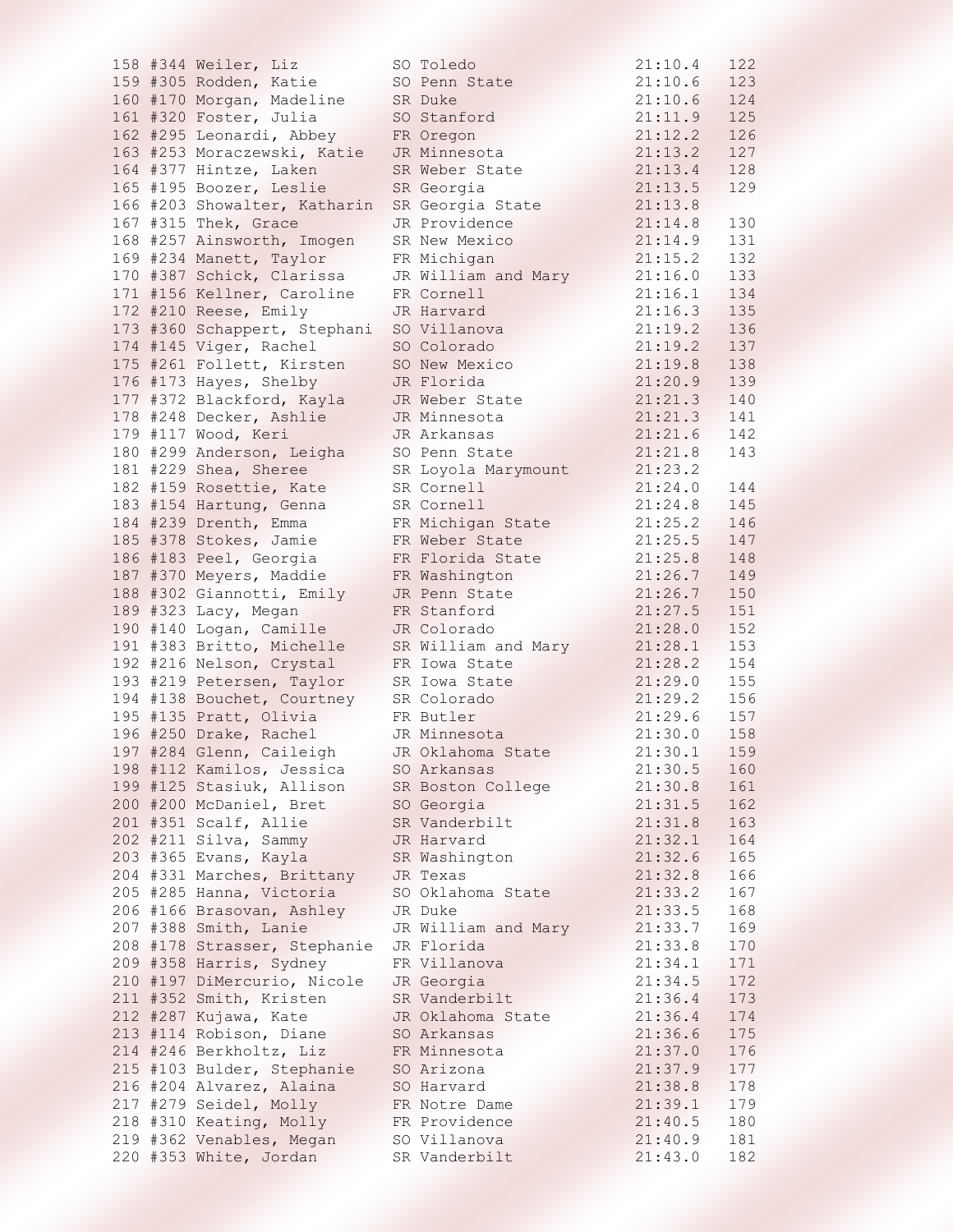|  | 221 #332 Mojtabaeezamani, La SR Texas |                     | $21:43.7$ 183 |     |
|--|---------------------------------------|---------------------|---------------|-----|
|  | 222 #220 Riley, Colleen               | FR Iowa State       | $21:44.7$ 184 |     |
|  | 223 #343 Tullis, Brooke SO Toledo     |                     | $21:45.3$ 185 |     |
|  | 224 #349 Joseph, Amira                | SO Vanderbilt       | 21:45.9 186   |     |
|  | 225 #131 Legg, Kirsty                 | JR Butler           | $21:46.3$ 187 |     |
|  | 226 #169 Levac, Gabby                 | SO Duke             | $21:46.4$ 188 |     |
|  | 227 #374 Cressall, Suzanna            | JR Weber State      | 21:46.7       | 189 |
|  | 228 #386 McGovern, Meghan             | FR William and Mary | 21:47.1       | 190 |
|  | 229 #133 McKillop, Lauren             | SR Butler           | 21:48.0 191   |     |
|  | 230 #258 Anderson, Chloe              | JR New Mexico       | $21:48.8$ 192 |     |
|  | 231 #385 Hassett, Dylan               | SO William and Mary | $21:49.5$ 193 |     |
|  | 232 #182 Parry, Jessica               | SR Florida State    | $21:49.9$ 194 |     |
|  | 233 #177 Perkins, Amanda              | SR Florida          | 21:51.4       | 195 |
|  | 234 #341 Ramsay, Devyn                | JR Toledo           | 21:51.8 196   |     |
|  | 235 #199 Kirk, Savannah               | SO Georgia          | $21:52.9$ 197 |     |
|  | 236 #340 Morgan, Sharon               | FR Toledo           | 21:55.2       | 198 |
|  | 237 #143 Tremblay, Elizabeth          | SR Colorado         | 21:57.2       | 199 |
|  | 238 #277 Ryan, Meg                    | JR Notre Dame       | $21:57.3$ 200 |     |
|  | 239 #205 Guidera, Jen                 | FR Harvard          | $21:59.7$ 201 |     |
|  | 240 #356 Chapman, Courtney            | SO Villanova        | $22:04.5$ 202 |     |
|  | 241 #132 Love, Kaitlyn                | SR Butler           | 22:04.7 203   |     |
|  | 242 #172 Davidson, Shelby             | FR Florida          | 22:05.2 204   |     |
|  | 243 #151 Moran, Kimberly              | SR Connecticut      | 22:06.6       | 205 |
|  | 244 #124 O'Brien, Elizabeth           | JR Boston College   | 22:11.5       | 206 |
|  | 245 #105 Formaz, Clea                 | SO Arizona          | $22:12.0$ 207 |     |
|  | 246 #338 Chojnacky, Mackenzi          | SO Toledo           | $22:20.5$ 208 |     |
|  | 247 #329 Howen, Kendall               | FR Texas            | 22:23.6 209   |     |
|  | 248 #196 Christoforou, Stell          | SO Georgia          | $22:27.7$ 210 |     |
|  | 249 #149 Mania, Brigitte              | JR Connecticut      | 22:32.2       | 211 |
|  | 250 #289 Light, Taylor                | SO Oklahoma State   | $22:38.1$ 212 |     |
|  | 251 #330 Jones, Anne                  | SR Texas            | $22:44.3$ 213 |     |
|  | 252 #208 Kouba, Paige FR Harvard      |                     | $22:52.7$ 214 |     |
|  | 253 #128 Burnett, Shelbi JR Butler    |                     | 23:15.9 215   |     |
|  |                                       |                     |               |     |

## TEAM SCORE

| <b>Place</b>  | Team                                              | <b>Total</b>                                         | $\mathbf{I}$   | $\boldsymbol{2}$ | 3  | $\overline{4}$ | 5   | 6   | 7   |
|---------------|---------------------------------------------------|------------------------------------------------------|----------------|------------------|----|----------------|-----|-----|-----|
|               | 1 Oregon<br>Total Time:                           | 114<br>1:40:18.50                                    | $\mathcal{L}$  | $\mathcal{E}$    | 28 | 32             | 49  | 77  | 126 |
|               | Average:                                          | 20:03.70                                             |                |                  |    |                |     |     |     |
|               | 2 Providence<br>Total Time:<br>Average:           | 183<br>1:41:33.10<br>20:18.62<br>XX X                | $\overline{4}$ | 8                | 26 | 44             | 101 | 130 | 180 |
|               | <b>3 Stanford</b><br>Average:                     | 198<br>Total Time: 1:41:39.40<br>20:19.88<br>S 1992. | 14             | 17               | 21 | 31             | 115 | 125 | 151 |
|               | <b>4 Florida State</b><br>Total Time:<br>Average: | 202<br>1:41:37.30<br>20:19.46<br>1889                | 5              | 6                | 10 | 61             | 120 | 148 | 194 |
|               | 5 Michigan<br>Average:                            | 247<br>Total Time: 1:42:41.90<br>20:32.38            | 38             | 42               | 45 | 55             | 67  | 88  | 132 |
|               | <b>6 Arizona</b><br>Average:                      | 263<br>Total Time: 1:42:38.30<br>20:31.66            | 12             | 22               | 56 | 76             | 97  | 177 | 207 |
| <b>7 Duke</b> | Average:                                          | 300<br>Total Time: 1:42:51.40<br>20:34.28            | 13             | 20               | 60 | 83             | 124 | 168 | 188 |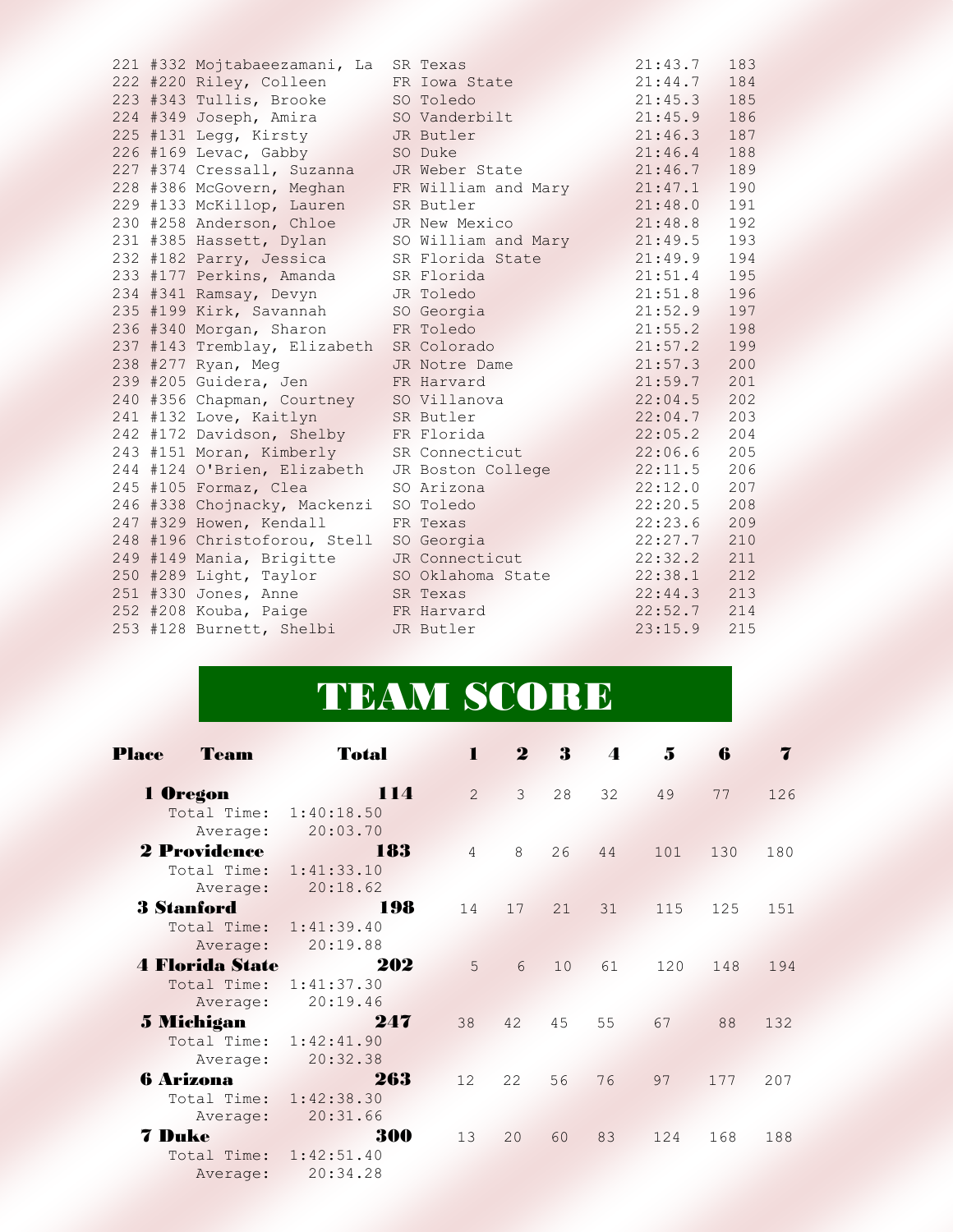| <b>8 Connecticut</b>                             | 304                                                     | 30           | 47    | 53  | 81          | 93          | 205     | 211 |
|--------------------------------------------------|---------------------------------------------------------|--------------|-------|-----|-------------|-------------|---------|-----|
| Total Time:                                      | 1:43:13.30                                              |              |       |     |             |             |         |     |
| Average:                                         | 20:38.66<br>14                                          |              |       |     |             |             |         |     |
| <b>9 Washington</b>                              | 334                                                     | 34           | 54    | 64  | 65          | 117         | 149     | 165 |
| Total Time:                                      | 1:43:31.00                                              |              |       |     |             |             |         |     |
| Average:                                         | 20:42.20                                                |              |       |     |             |             |         |     |
| <b>10 New Mexico</b>                             | 341                                                     | 23           | 37    | 48  | 102         | 131         | 138     | 192 |
| Total Time:                                      | 1:43:21.70                                              |              |       |     |             |             |         |     |
| Average:                                         | 20:40.34                                                |              |       |     |             |             |         |     |
| 11 Iowa State                                    | 350                                                     | $\mathbf{1}$ | 9     | 80  | 106         | 154         | 155     | 184 |
| Total Time:                                      | 1:42:51.90                                              |              |       |     |             |             |         |     |
| Average:                                         | 20:34.38                                                |              |       |     |             |             |         |     |
| <b>12 Georgetown</b>                             | 381<br><u> Santa Sala</u>                               | 46           | 52    | 90  | 94          | 99          | 105     | 114 |
| Total Time:                                      | 1:43:59.30                                              |              |       |     |             |             |         |     |
| Average: 20:47.86                                |                                                         |              |       |     |             |             |         |     |
| <b>13 Cornell</b>                                | 385                                                     | 25           | 27    | 92  | 107         | 134         | 144     | 145 |
| Total Time: 1:43:40.40                           |                                                         |              |       |     |             |             |         |     |
|                                                  | Average: 20:44.08                                       |              |       |     |             |             |         |     |
| <b>14 Penn State</b>                             | 387                                                     | 33           | 51    | 59  | 121         | 123         | 143     | 150 |
| Total Time: 1:43:55.90                           |                                                         |              |       |     |             |             |         |     |
|                                                  | Average: 20:47.18                                       |              |       |     |             |             |         |     |
| <b>15 Notre Dame</b>                             | <u>Salah di Japan</u><br>394                            | 69           | 70    | 71  | 73          | 111         | 179     | 200 |
| Total Time: 1:44:14.70                           |                                                         |              |       |     |             |             |         |     |
| Average: 20:50.94                                |                                                         |              |       |     |             |             |         |     |
| 16 Michigan State 422                            |                                                         | 39           | 84    | 91  | 98          | 110         | 119     | 146 |
| Total Time: 1:44:16.20                           |                                                         |              |       |     |             |             |         |     |
| Average: 20:51.24                                |                                                         |              |       |     |             |             |         |     |
| 17 Weber State 428                               |                                                         | 24           | 58    | 78  | 128         | 140         | 147     | 189 |
| Total Time: 1:44:15.50                           |                                                         |              |       |     |             |             |         |     |
| Average:                                         | 20:51.10                                                |              |       |     |             |             |         |     |
| 18 Arkansas 449                                  |                                                         | 41           | 72    | 85  | 109         | 142         | 160     | 175 |
| Total Time: 1:44:31.30                           |                                                         |              |       |     |             |             |         |     |
|                                                  | Average: 20:54.26                                       |              |       |     |             |             |         |     |
| 19 Boston College 462                            |                                                         | 50           | 62    | 89  | 100         | 161         | 206     |     |
| Total Time: 1:44:39.60                           |                                                         |              |       |     |             |             |         |     |
| Average:                                         | 20:55.92                                                |              |       |     |             |             |         |     |
| 20 Villanova <i>175</i>                          |                                                         | 18           | 68    | 82  | 136         |             | 171 181 | 202 |
| Total Time: 1:44:37.10                           |                                                         |              |       |     |             |             |         |     |
|                                                  | Average: 20:55.42                                       |              |       |     |             |             |         |     |
|                                                  | <b>21 William and Mary 481</b> 7 19 133 153 169 190 193 |              |       |     |             |             |         |     |
| Total Time: 1:44:19.70                           |                                                         |              |       |     |             |             |         |     |
| Average: 20:51.94                                |                                                         |              |       |     |             |             |         |     |
|                                                  | 22 Minnesota 500                                        |              | 57 79 | 96  |             | 127 141 158 |         | 176 |
|                                                  | Total Time: 1:45:02.60                                  |              |       |     |             |             |         |     |
|                                                  | Average: 21:00.52                                       |              |       |     |             |             |         |     |
| 23 Florida <b>Marc</b>                           | 518                                                     |              | 40 74 | 95  | 139         | 170         | 195     | 204 |
| Total Time: 1:45:06.90                           |                                                         |              |       |     |             |             |         |     |
| Average: 21:01.38                                |                                                         |              |       |     |             |             |         |     |
|                                                  |                                                         | 11           |       |     | 103 116 137 | 152         | 156     | 199 |
| <b>24 Colorado</b> 519<br>Total Time: 1:44:57.60 |                                                         |              |       |     |             |             |         |     |
| Average: 20:59.52                                |                                                         |              |       |     |             |             |         |     |
|                                                  | $25$ Texas $526$                                        |              | 16 43 | 118 | 166         |             | 183 209 | 213 |
| Total Time: 1:44:55.70                           |                                                         |              |       |     |             |             |         |     |
|                                                  | Average: 20:59.14                                       |              |       |     |             |             |         |     |
|                                                  | <b>26 Oklahoma State 565</b>                            | 29           |       |     | 36 159 167  | 174         | 212     |     |
| Total Time: 1:45:21.10                           |                                                         |              |       |     |             |             |         |     |
|                                                  | Average: 21:04.22                                       |              |       |     |             |             |         |     |
|                                                  |                                                         |              |       |     |             |             |         |     |
| <b>27 Vanderbilt</b>                             | 611                                                     | 63           | 104   | 108 | 163         | 173         | 182     | 186 |